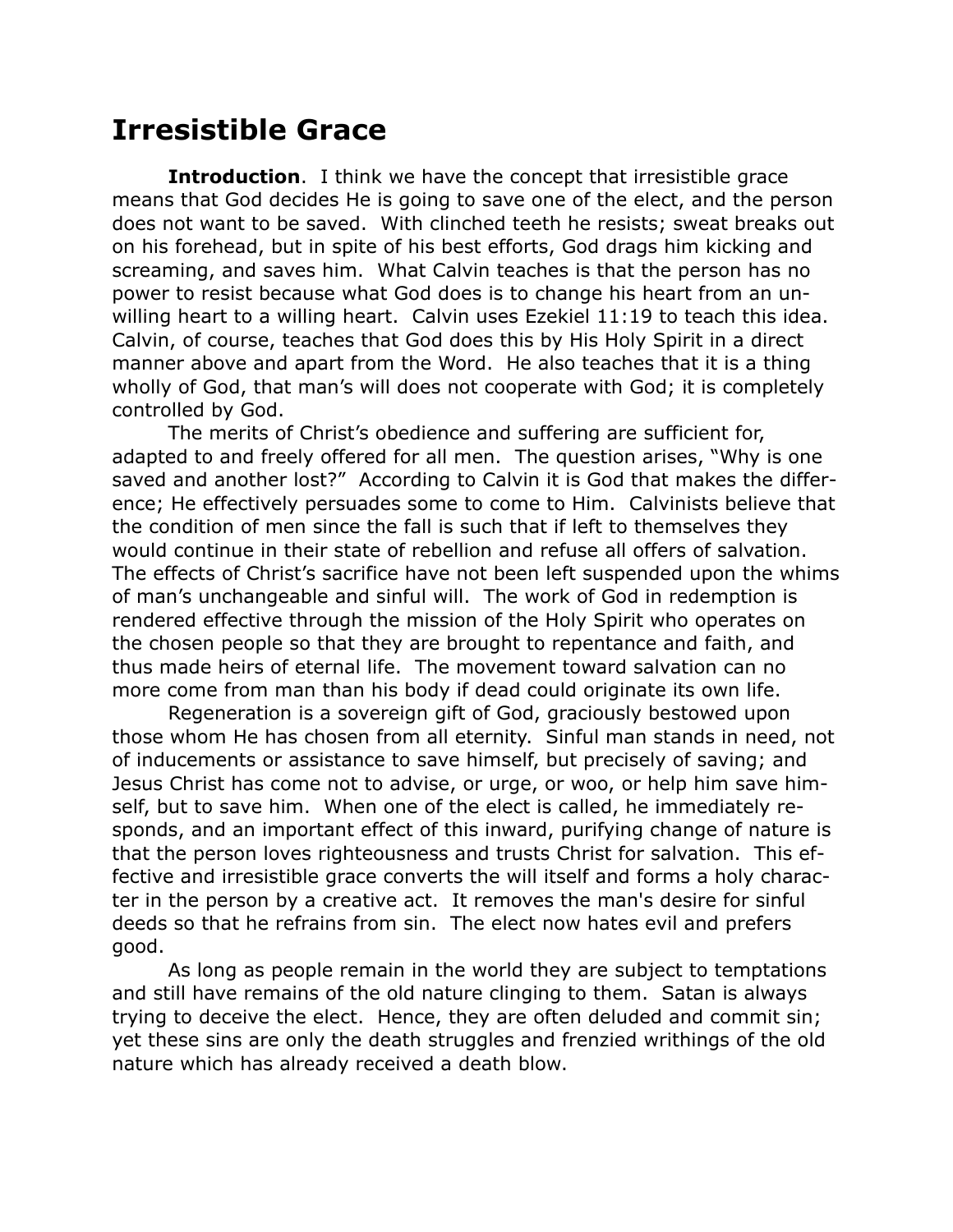This is the fourth step in the system of Calvinism. It ties in with the doctrines of unconditional election, total depravity and limited atonement. The elect are born totally depraved and the special work of the Holy Spirit is necessary in conversion. This work is irresistible and complete. It is affirmed that the scriptures teach that the sinner is so depraved that in his conviction and conversion the Holy Spirit must exercise a power of influence separate from and in addition to the written or spoken word.

## I. *Irresistible Grace Explained By Calvinists*

- A. Faith is given to the elect sinner by a direct operation of the Holy Spirit. Steele and Thomas, in *The Five Points Of Calvinism*, write, "The Holy Spirit, in order to bring God's elect to salvation, extends to them a special inward call in addition to the outward call contained in the gospel message. Through this special call the Holy Spirit performs a work of grace within the sinner which inevitably brings him to faith in Christ. The inward change wrought in the elect sinner enables him to understand and believe spiritual truth; in the spiritual realm he is given the seeing eye and the hearing ear. The Spirit creates within him a new heart or a new nature."
- B. The Spirit never fails to bring the elect to conversion. Again, Steele and Thomas write, "Although the general outward call of the gospel can be, and often is, rejected, the special inward call of the Spirit never fails to result in the conversion of those to whom it is made. This special call is not made to all sinners but is issued to the elect only! The Spirit is in no way dependent upon their help or cooperation for success in His work of bringing them to Christ. It is for this reason that Calvinists speak of the Spirit's call and of God's grace in saving sinners as being 'efficacious,' 'invincible,' or 'irresistible.' For the grace which the Holy Spirit extends to the elect cannot be thwarted or refused, it never fails to bring them to true faith in Christ!" (ibid.).

## II. *Proof Texts Examined*

- A. "For our gospel came not in word only, but also in power, and in the Holy Ghost" (1 Thessalonians 1:5).
	- 1. The Word is not a dead letter, it came in "power" (Hebrews 4:12).
	- 2. This verse does not affirm the Holy Spirit came "separate and in addition to the Word."
	- 3. The gospel came in word, power, the Holy Spirit and in much assurance. Was assurance separate from the word?
- B. The Lord opened Lydia's heart (Acts 16:14).
	- 1. Hearing the word opened her heart (Romans 10:17).
	- 2. "Attended" means "to pay heed to, to obey, listen, etc."
	- 3. Her understanding was opened (Psalm 119:130; Ephesians 1:18).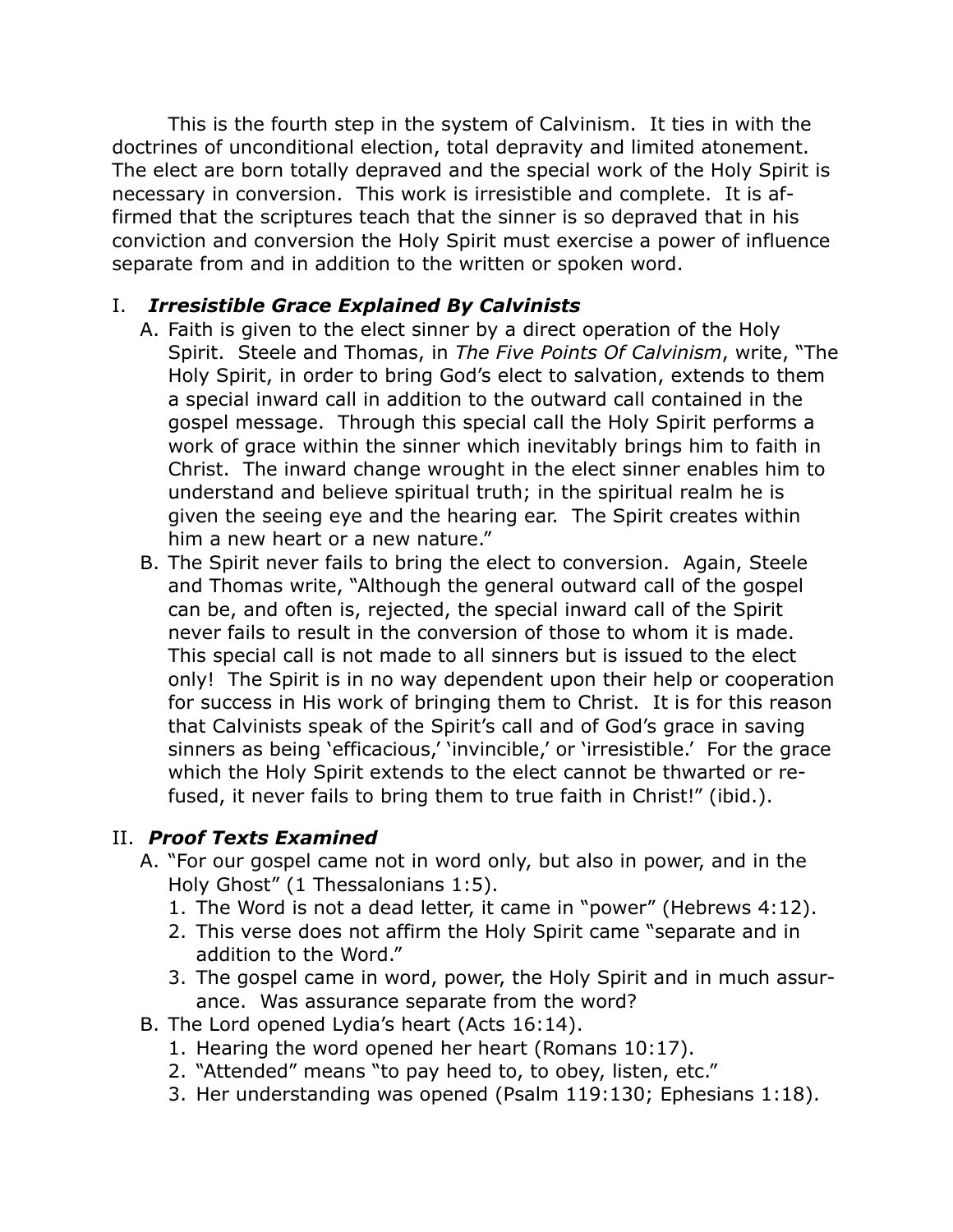- C. "Pray for us that the word of the Lord may have free course" (2 Thessalonians 3:1).
	- 1. Why pray? He had the gospel, inspiration, etc. Did he need something extra so that the Word itself might have free course and be glorified?
	- 2. The Word was glorified when souls are saved (Acts 13:48).
	- 3. Why pray for bread (Matthew 6:11)? You have strength, soil, sunshine and rain. Do you need extra power?
- D. Apostles preached but God gave the increase (1 Corinthians 3:5).
	- 1. The work is compared to planting seed; one planted, another watered.
	- 2. The increase was the plant produced; not additional power.
- E. Word is a mirror; additional light must shine on mirror to make it effective (James 1:23-24).
	- 1. The Word is light as well as a mirror (Psalm 119:105, 130).
	- 2. For example, we see through the medium of the mirror.
- F. No man can come unless drawn (John 6:44-45; 12:32).
	- 1. But drawing is done through teaching (John 6:44-46; 2 Thessalonians 2:14).
	- 2. The power is in the gospel (Romans 1:16).
- G. Born of the Spirit (John 3:5-6).
	- 1. We must come in actual contact to be born.
	- 2. We are born of God (John 1:13); yet not in actual contact.
	- 3. Our birth is through the Word (1 Peter 1:23; 1 Corinthians 4:15). Is this actual contact?
- H. Husbands may be won without the Word (1 Peter 3:1-2).
	- 1. Notice that this was by the conduct of wives, not a direct operation of the Holy Spirit (vs. 1).
	- 2. Conversion is the result of the influence of the Word in the life of the wife without a word from her.
- I. The Word is the sword of Spirit (Ephesians 6:17).
	- 1. A soldier must bring additional power on the sword. So does the Spirit.
	- 2. The power exerted is through the sword, not separate from it.

## III. *Negative Arguments*

- A. The gospel is the power of God unto salvation (Romans 1:16; 1 Corinthians 15:1-2). Consider some famous cases of salvation.
	- 1. The Samaritans (Acts 8). The thing that caused the Samaritans to believe was that they heard what Philip said and saw the signs which he did. There is no mention whatever of the Spirit's coming upon them until after they had obeyed the gospel (Acts 8:17).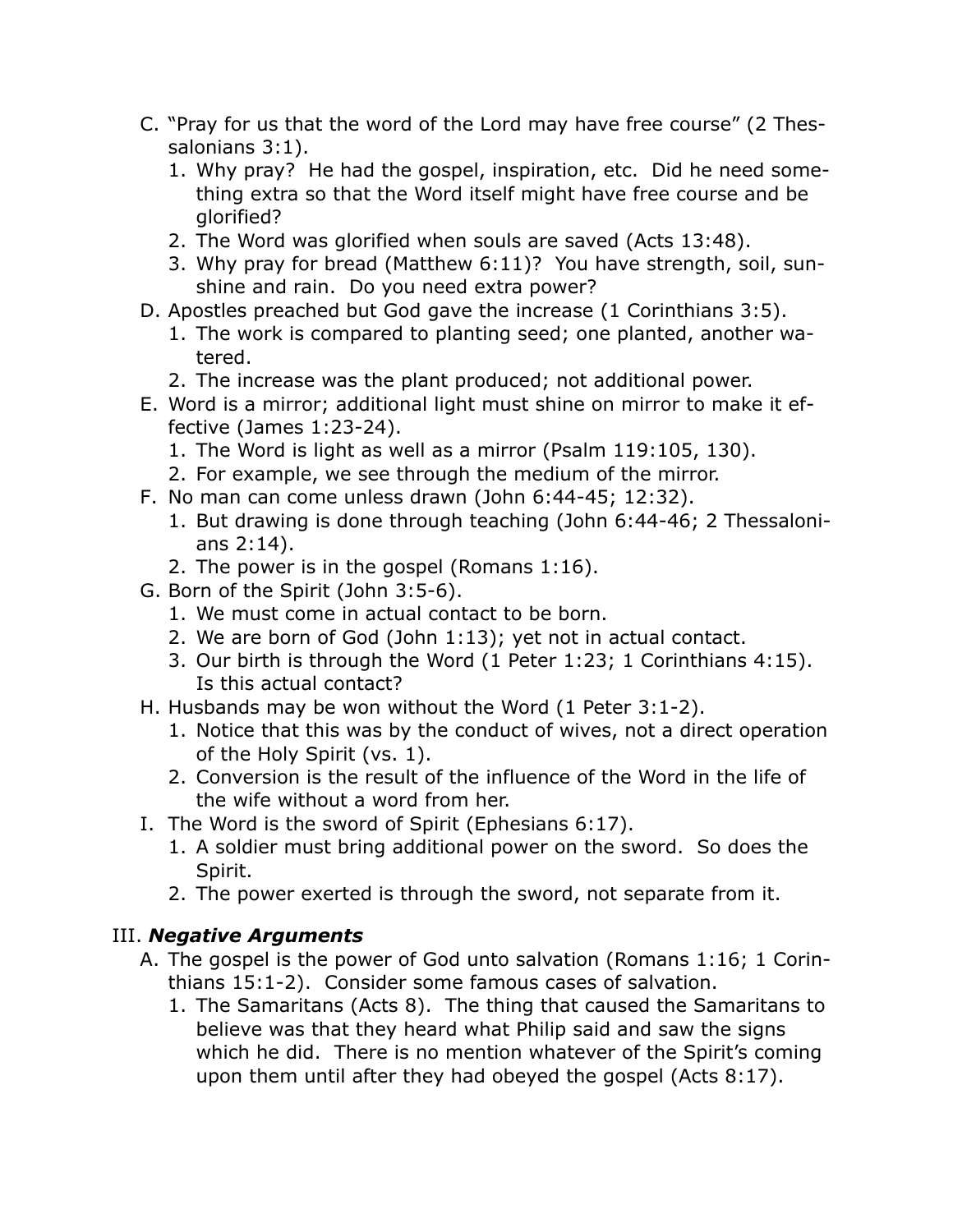- 2. Saul of Tarsus (Acts 9; 22; 26). There was no direct operation upon Saul's heart. What happened was that evidence was presented to him that he could not fail to see was genuine. There is no evidence whatsoever that God sent a first work of grace upon Saul.
- 3. Cornelius (Acts 10-11). An angel appeared to Cornelius. The angel did not perform an operation upon Cornelius' heart. He told him to fetch Peter who would come and tell him words whereby he would be saved (Acts 11:14). The only mention of the Spirit's coming upon Cornelius was after all of the above, not before to soften his heart to respond to the Lord's Word.
- B. Law of Spirit makes free (Romans 8:2).
	- 1. Law is the rule of action; the Spirit is not law but the Spirit converts through the law.
	- 2. The law is perfect converting the soul (Psalm 19:9).
- C. The word of God produces faith.
	- 1. Believe on me through their word (John 17:20).
	- 2. Faith comes through hearing Word of Christ (Romans 10:17).
	- 3. These were written that you might believe (John 20:30-31).
	- 4. Many heard the Word and believed (Acts 4:4).
	- 5. The Gentiles hear and believe (Acts 15:7).
	- 6. How can you believe in whom one has not heard (Romans 10:13-14)?
	- 7. The devil removes the Word lest they believe (Luke 8:12).
	- 8. God saves by the foolishness of preaching (1 Corinthians 1:21).
	- 9. The truth makes us free (John 8:32).
- D. In salvation, what is ascribed to the work of the Spirit is also ascribed to the Word of God.

| <b>SPIRIT</b>      | <b>WORK</b>       | <b>WORD</b>                      |
|--------------------|-------------------|----------------------------------|
| Nehemiah 9:20      | <i>Instructs</i>  | 2 Timothy 3:16-17                |
| John 14:26         | <b>Teaches</b>    | John 6:44-45                     |
| John 16:8          | <b>Convicts</b>   | Titus 1:9; Romans 3:30, 19       |
| John 3:5           | <b>Begets</b>     | 1 Corinthians 4:15               |
| John 6:63          | Quickens          | Psalm 119:50                     |
| John 16:13         | Guides            | 2 Timothy 3:16-17                |
| John 3:5           | Born of           | 1 Peter 1:23                     |
| 1 Peter 1:2        | <b>Sanctifies</b> | 2 Thessalonians 2:13; John 17:17 |
| 1 Corinthians 6:11 | Saves             | Ephesians 5:26; James 1:21       |
| 1 Corinthians 6:11 | Washes            | Ephesians 5:26                   |
| <b>Acts 9:31</b>   | <b>Comforts</b>   | 1 Thessalonians 4:18             |
| Ephesians 1:13     | <b>Seals</b>      | Revelation 7:3-4; 14:1-2         |
| Romans 8:16        | Witnesses         | John 5:39                        |
| Romans 5:5         | Gives love        | 1 John 2:5                       |
| John 15:11         | Gives joy         | 1 Thessalonians 1:6              |
|                    |                   |                                  |